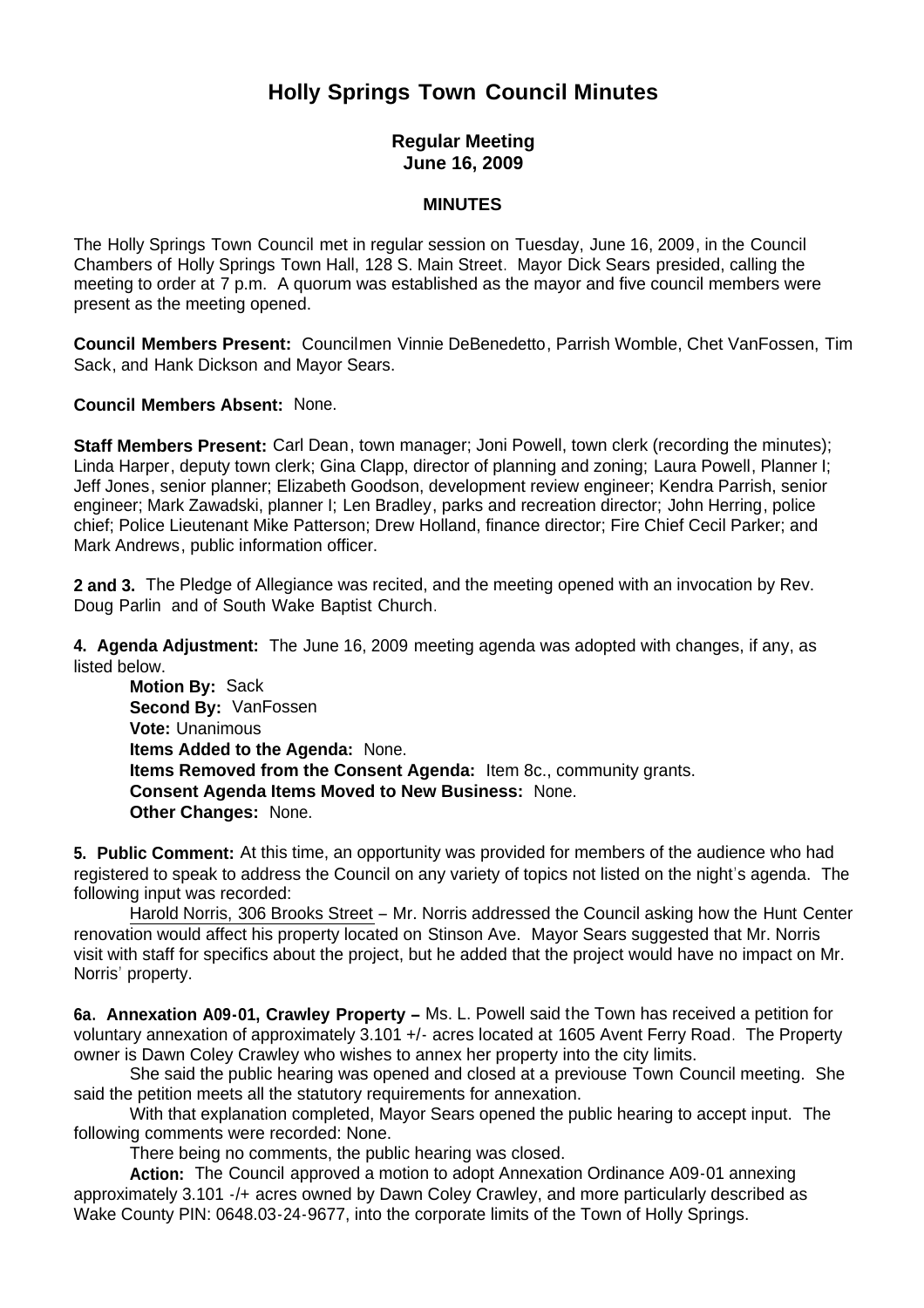**Motion By:** Sack **Second By:** Womble **Vote:** Unanimous.

*A copy of Annexation Ordinance A09-01 is incorporated into these minutes as addendum pages.*

**7a. Public Hearing: FY 2009-10 Budget –** Mr. Dean said the Town opened and continued the public hearing to resume tonight for the FY 2009-10 budget. The Council is to consider action on the proposed budget ordinance and a proposed ordinance setting the water and sewer rates for FY 2009-10.

Mr. Dean provided highlighted information on the FY 2009-10 budget proposal.

When Mr. Dean covered financial losses of the town's EMS and how he recommends that the service be turned over to Wake County, effective Jan. 1, Councilman Womble began a conversation about how he would prefer that the town not give up the service. During discussions, Chief Parker responded to questions about how the service would be different if the EMS was assumed by Wake County.

With that explanation completed, Mayor Sears reopened the public hearing to accept input. The following comments were recorded:

Glenn Myrto, 408 W. Ballentine Street – Mr. Myrto addressed the Council expressing concern that the Town of Holly Springs was recommending cost of living and merit salary increases in a time when all other companies and municipalities are making cut-backs.

Mr. Myrto also suggested that the part of his water bill that is allocated to fixed and capital costs should be removed from the water bill and added to his tax bill so it could be tax-deductible on his federal income taxes.

There being no further comments, the public hearing was closed.

In discussion among the board, Councilman DeBenedetto asked Mr. Dean to go over his recommended travel allowance / mileage reimbursement policy.

Mr. Dean reminded Council members that he was directed at the budget workshop to devise a proposed travel allowances / mileage reimbursement policy and that \$20,000 had been placed as a line item in the proposed budget. Mr. Dean said the line amount was budgeted to cover the costs of administering the policy, if authorized by the Council.

Mr. Dean said the policy was based on Councilman Dickson's suggestion that a tiered allowance policy be instated, providing Tier 1, Tier 2 or Tier 3 allowances depending on a staff member's need.

Councilman DeBenedetto said he maintained that there should be no travel allowance policy and that employees should receive only actual mileage.

Councilman Dickson said he felt that the policy simply formalizes and makes reimbursement more fair than a previous practice.

Councilman Sack said he was looking at the situation from a cost savings viewpoint, saving the Town money in having to buy vehicles. He noted that the cost of providing a vehicle for Chief Herring would be about \$35,000, including service and outfitting it with blue lights. The cost for providing all department heads a travel allowance for the year was only \$20,000, he said.

Councilman Womble asked why the town didn't just have a shared pooling system rather than a fleet of vehicles. He said it was his position that the town should look at that option.

Councilman VanFossen said he felt the Town was losing a level of service in exchange for abolishing monthly travel allowances.

At this time, Councilman DeBenedetto made a motion to adopt the policy with the exception of Paragraph 2 on Page 2 and with the elimination of Section 2.

Councilman Womble seconded the motion.

**Vote**: The motion failed to carry, following a 2-3 vote. Councilmen DeBenedetto and Womble voted for the motion. Councilmen VanFossen, Sack and Dickson voted against.

**Action #1:** The Council approved a motion to authorize the town manager to approve and enact an administrative rule on travel allowances and mileage reimbursements.

**Motion By:** Dickson

**Second By:** VanFossen

 **Vote:** The motion carried, following a 3-2 vote. Councilmen VanFossen, Sack and Dickson voted for the motion. Councilmen DeBenedetto and Womble voted against. .

*A copy of the manager's travel allowances and mileage reimbursements administrative rule is*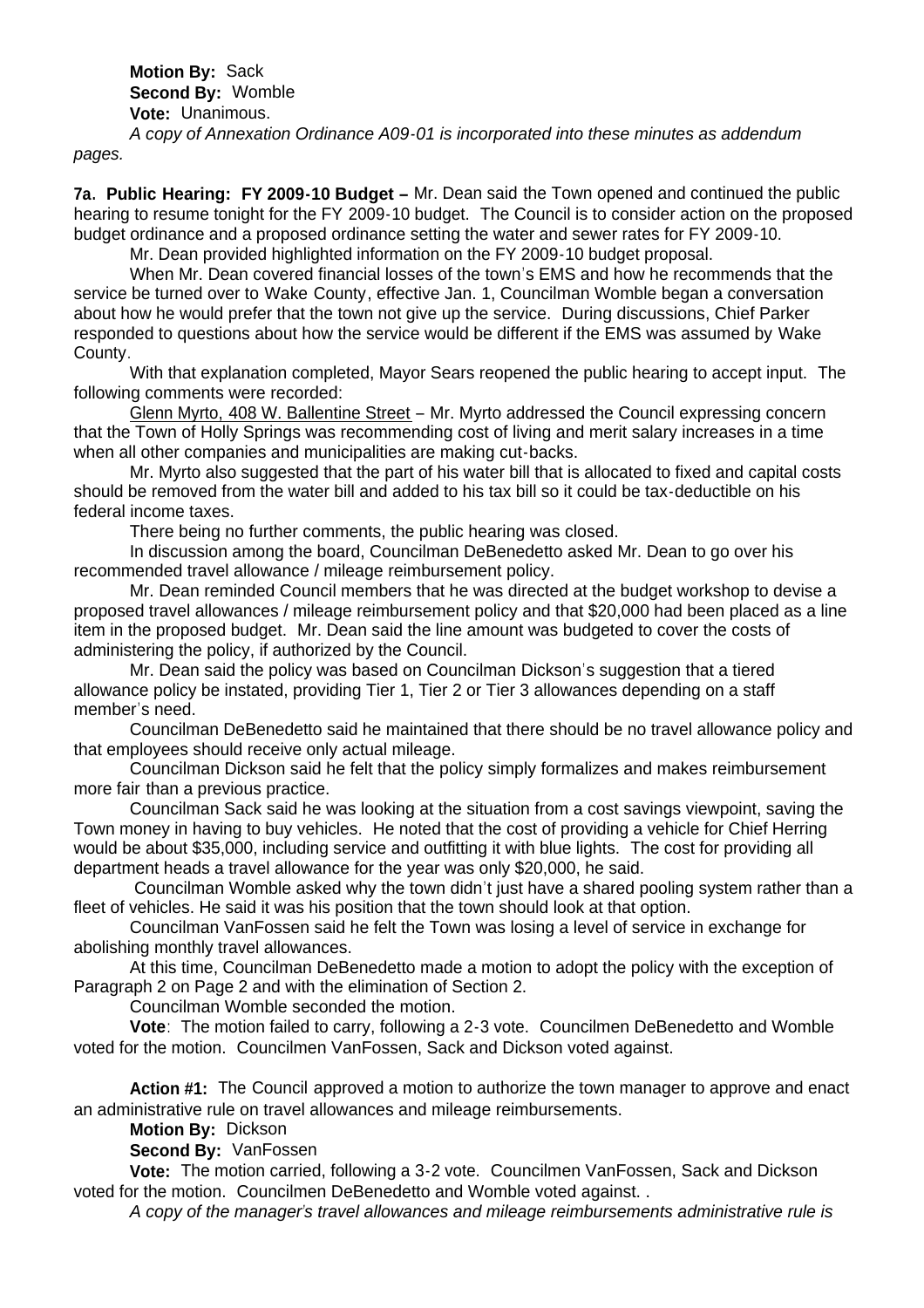*incorporated into these minutes as addendum pages.*

**Action #2:** The Council approved a motion to adopt Ordinance 09-10 enacting the FY 2009-10 operating budget, effective July 1, 2009.

**Motion By:** Sack

**Second By:** Dickson

 **Vote:** The motion carried, following a 3-2 vote. Councilmen VanFossen, Sack and Dickson voted for the motion. Councilmen DeBenedetto and Womble voted against.

*A copy of Ordinance 09-10 is incorporated into these minutes as addendum pages.*

**Action #3:** The Council approved a motion to adopt Ordinance 09-11 setting the water and sewer rates for the fiscal year beginning July 1, 2009.

**Motion By:** Dickson

**Second By:** Sack

 **Vote:** The motion carried, following a 3-2 vote. Councilmen VanFossen, Sack and Dickson voted for the motion. Councilmen DeBenedetto and Womble voted against.

 *A copy of Ordinance 09-11 is incorporated into these minutes as addendum pages.*

In deference to a number of audience members present to address the Holly Glen Recreational Special Exception Use petition, the Council approved a motion to move Item 7e. up on the agenda to be discussed at this time.

**Motion By:** Dickson **Second By:** Sack **Vote:** Unanimous

At this time, the Council approved a motion to recuse Councilman VanFossen from the meeting due to his professional association with the applicant as architect for the project that is the subject of agenda item 7e.

**Motion By:** Sack **Second By:** Dickson **Vote:** Unanimous.

**7e. Public Hearing: Special Exception Use 09-SEU-04, Holly Glen Recreation Site –** Ms. L. Powell said the Town has received a request for an expansion to the Holly Glen Recreation area that would include a kids' interactive pool as well as a new pump house. The pool would be approximately 5,576 square feet, and the new surrounding deck area would be 6,227 square feet. The existing parking area would be expanded for a total of 44 parking spaces. A bicycle rack also would be added, to be located at the entrance to the existing clubhouse.

With that explanation completed, Mayor Sears opened the public hearing to accept sworn testimony. The following testimony was recorded under oath administered by the Deputy Town Clerk:

Rachel Willis, 169 Summit Oaks Lane - Ms. Willis testified that the parking lot of the site plan would be in her front yard and an invasion of her privacy. She said she feels that it would place an undue burden on her portion of the community. She said lighting would be a problem; she said safety at the clubhouse already is an issue.

Peter Atwell, 105 Sycamore Creek Drive – Mr. Atwell addressed the Council on behalf of the Holly Glen Homeowners Association. He said the swimming pool area expansion project dates back more than three years.

Mr. Atwell explained that the original recreational site was designed and constructed based on an original footprint of the development of 250 homes. Now that the neighborhoods of Holly Glen have grown to more than 900 homes, the recreational area is inadequate and many residents want the Holly Glen HOA to follow through with plans for an expansion of the recreational site.

During the planning process, Mr. Atwell, said most resident concerns of which he was aware were addressed, and he was surprised that the parking lot was posing a concern.

He addressed concerns about the parking lot, its buffering, its lighting and the amount of parking.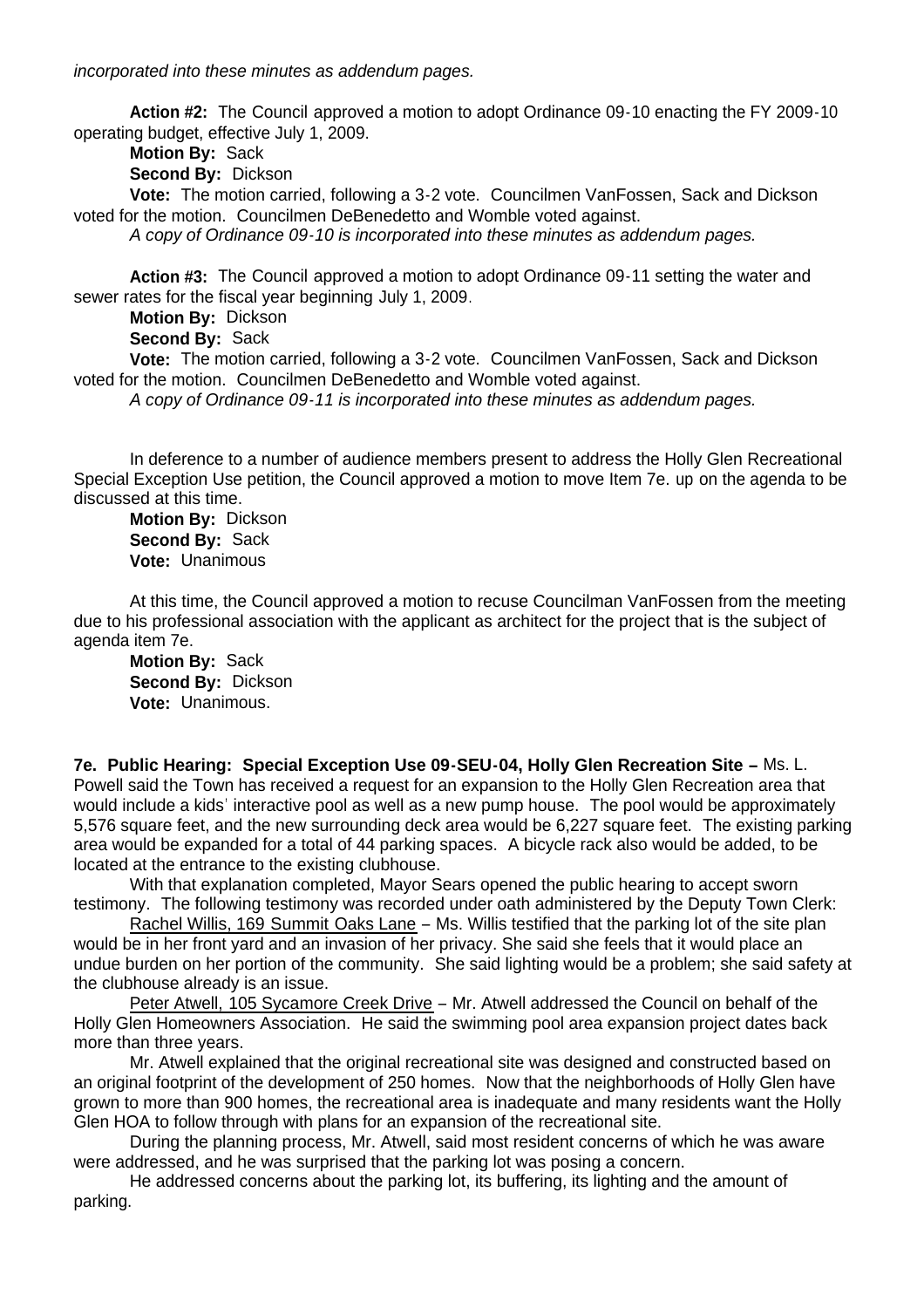He said the site plan accomplishes the neighborhood's existing and future need for a familyfriendly recreational site as well as having a positive impact on property values in the subdivision.

Randall Miller -- Mr. Miller explained that in designing the site, designers tried to have a minimal impact on the environment and the townhome section.

Ms. Willis – Ms. Willis addressed the Council again and said the water from this area drains into her driveway. She noted that townhomes are two stories, and the views out those second story windows are going to be parking lot. She asked the Council to not take action until their concerns were addressed.

Councilman Dickson asked Mr. Miller to comment on the water drainage. Mr. Miller explained that the parking lot would provide curb and gutter that would take most of the water currently running into the Summit Oaks properties and diverting it away. He said the project would actually improve drainage issues.

Others who had signed up to speak declined as their concerns had been addressed.

There being no further evidence, the public hearing was closed.

Councilman Womble asked if the HOA could reconcile with the Summit Oaks Townhomes on the communications issue.

 **Action #1:** The Council approved a motion to make and accept the findings of fact to be recorded in the minutes for Special Exception Use Petition #09-SEU-04 for Holly Glen Recreation Pool Expansion as submitted by Thompson & Associates, dated 5/11/2009.

### Special Exception Use Findings of Fact:

 A special exception use may only be granted upon the presentation of sufficient evidence to enable a written determination that:

- a. The proposed use will not be injurious to the public health, safety, comfort, community moral standards, convenience or general welfare;
- b. The proposed use will not injure or adversely affect the adjacent area;
- c. The proposed use will be consistent with the character of the district, land uses authorized therein, and the Town of Holly Springs Comprehensive Plan;
- d. The proposed use shall conform to all development standards of the applicable district (unless a waiver of such development standards is requested as part of the special exception use petition and approved as set forth above, in which case the proposed use shall conform to the terms and conditions of such waiver).
- e. Access drives or driveways are or will be sufficient in size and properly located to: ensure automotive and pedestrian safety and convenience, traffic flow as set forth in Section 7.09 – Pedestrian Circulation and Vehicular Area Design; and, control and access in case of fire or other emergency:
- f. Off-street parking areas, off-street loading areas, trash enclosures, trash pick-up and removal, and other service areas are located so as to be safe, convenient, allow for access in case of emergency, and to minimize economic, glare, odor, and other impacts on adjoining properties and properties in the general neighborhood;
- g. The lot, building or structure proposed for the use has adequate restroom facilities, cooking facilities, safety equipment (smoke alarms, floatation devices, etc.), or any other service or equipment necessary to provide for the needs of those persons whom may work at, visit or own property nearby to the proposed use;
- h. Utilities, schools, fire, police and other necessary public and private facilities and services will be adequate to handle the needs of the proposed use;
- i. The location and arrangement of the use on the site, screening, buffering, landscaping, and pedestrian ways harmonize with adjoining properties and the general area and minimize adverse impacts; and,
- j. The type, size, and intensity of the proposed use (including but not limited to such considerations as the hours of operation and numbers of people who are likely to utilize or be attracted to the use) will not have significant adverse impacts on adjoining properties or the neighborhood.

**Motion By:** Dickson **Second By:** Sack

**Vote:** Unanimous.

*A* c*opy of the Special Exception Use Petition 09-SEU-04 addressing the findings of fact is incorporated into these minutes as addendum pages.*

**Action #2:** The Council, having made findings of fact that the project meets the requirements to be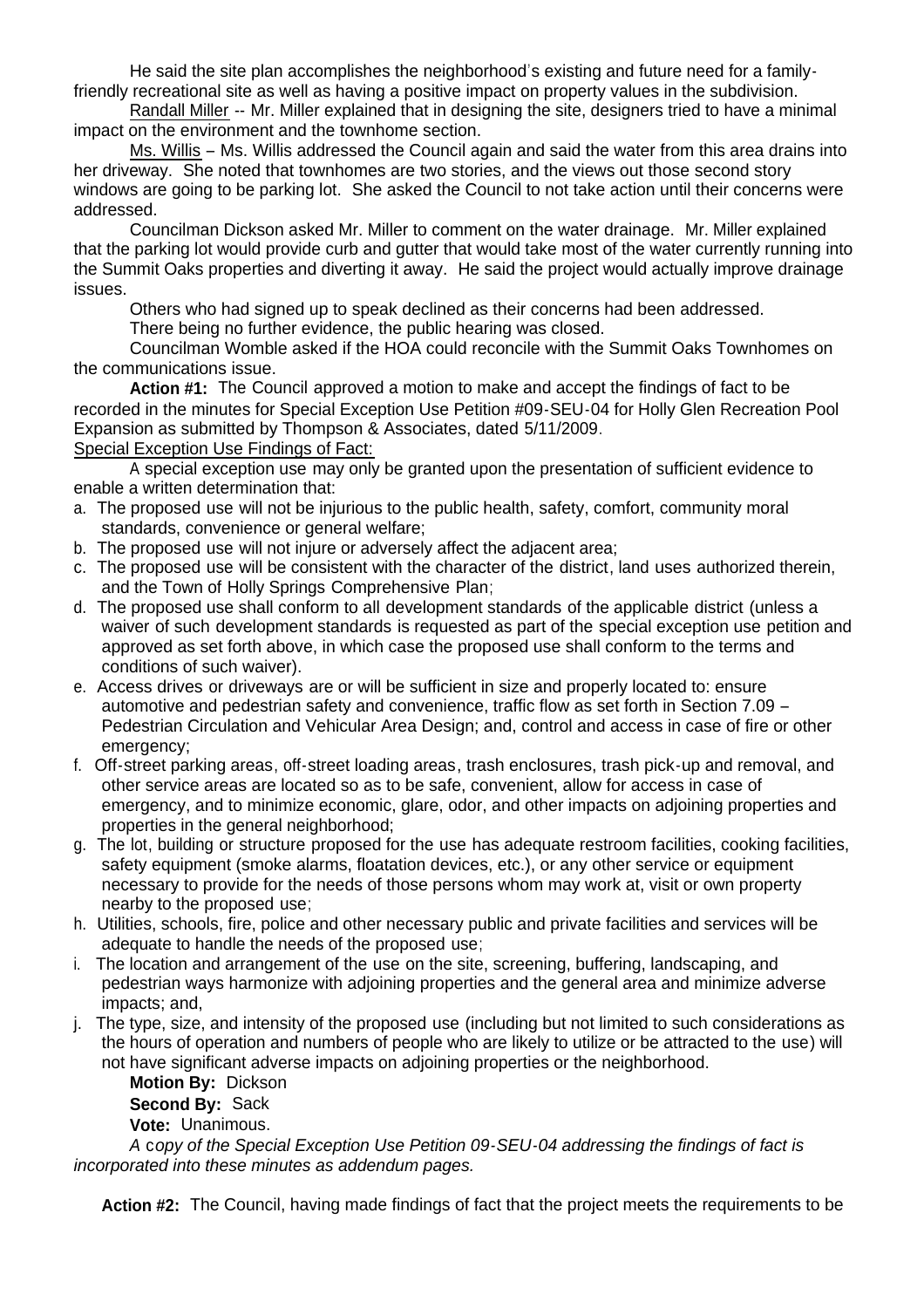granted a Special Exception Use, approved a motion to approve Special Exception Use Petition #09- SEU-04 for Holly Glen Recreation Pool Expansion as submitted by Thompson & Associates, dated revised 5/11/2009 with the following conditions:

- 1. All previously approved conditions for the Holly Glen Rec. Site will apply to this plan.
- 2. This project will be required to meet the Town of Holly Springs NPDES Ph. II Post Construction Stormwater Ordinance.

**Motion By:** Dickson **Second By:** Sack **Vote:** Unanimous.

 At this time, Councilman VanFossen remained recused as he is the architect for the Mims House renovation that may be impacted by Items 7b. and 7c.

**7b. Public Hearing: Ordinance 09-12 (09-UDO-03) Amendment –** Ms. L. Powell said that a proposed amendment was developed in association with the Mims House renovations special exception use request that appears later on this agenda. She asked the Council to open and continue the public hearing to resume on July 7, 2009.

With that explanation completed, Mayor Sears opened the public hearing to accept input. None was offered.

**Action:** The Council approved a motion to continue the public hearing to resume on July 7, 2009.

**Motion By:** DeBenedetto **Second By:** Sack **Vote:** Unanimous.

**7c. Public Hearing: Special Exception Use 09-SEU-03, Mims and Wright House –** Ms. Powell said as stated in the previous report, the applicant has requested a UDO amendment, Special Exception Use and also a Downtown Development Incentive.

 She said due to applicant delays, the DDI request was not able to move forward with necessary legal advertisement requirements; therefore, staff is requesting that this agenda item, 09-SEU-03, be tabled until the July 7, 2007 Town Council meeting so that the DDI final determination can be in place prior to the special exception use plans' being considered for approval.

With that explanation completed, Mayor Sears opened the public hearing to accept sworn testimony. None was offered.

**Action:** The Council approved a motion to continue the public hearing to resume on July 7, 2009.

**Motion By:** Dickson **Second By:** Sack **Vote:** Unanimous.

At this time, the Council approved a motion to readmit Councilman VanFossen into the meeting. **Motion By:** Womble **Second By:** Sack **Vote:** Unanimous.

**7d. Public Hearing: Ordinance 09-13 (09-UDO-04) Amendment -** Mr. Jones said a proposed UDO amendment would help define senior housing, such as assisted living, rest homes and nursing homes. The UDO currently has these uses listed but fails to define the uses in the definition section. These amendments to the UDO would include adding definitions for the following terms: Assisted Living, Rest Homes, and Nursing Homes, and removal of the term Convalescent Homes, because Nursing and Convalescent homes are so similar in definition.

 He said parking requirements for these uses already are defined as one parking space per two beds for Nursing and Rest Homes. These amendments would also include adding Assisted Living Homes to the parking for residential uses in the Off-Street Parking section to be defined as one space per two beds.

With that explanation completed, Mayor Sears opened the public hearing to accept input. The following comments were recorded: None.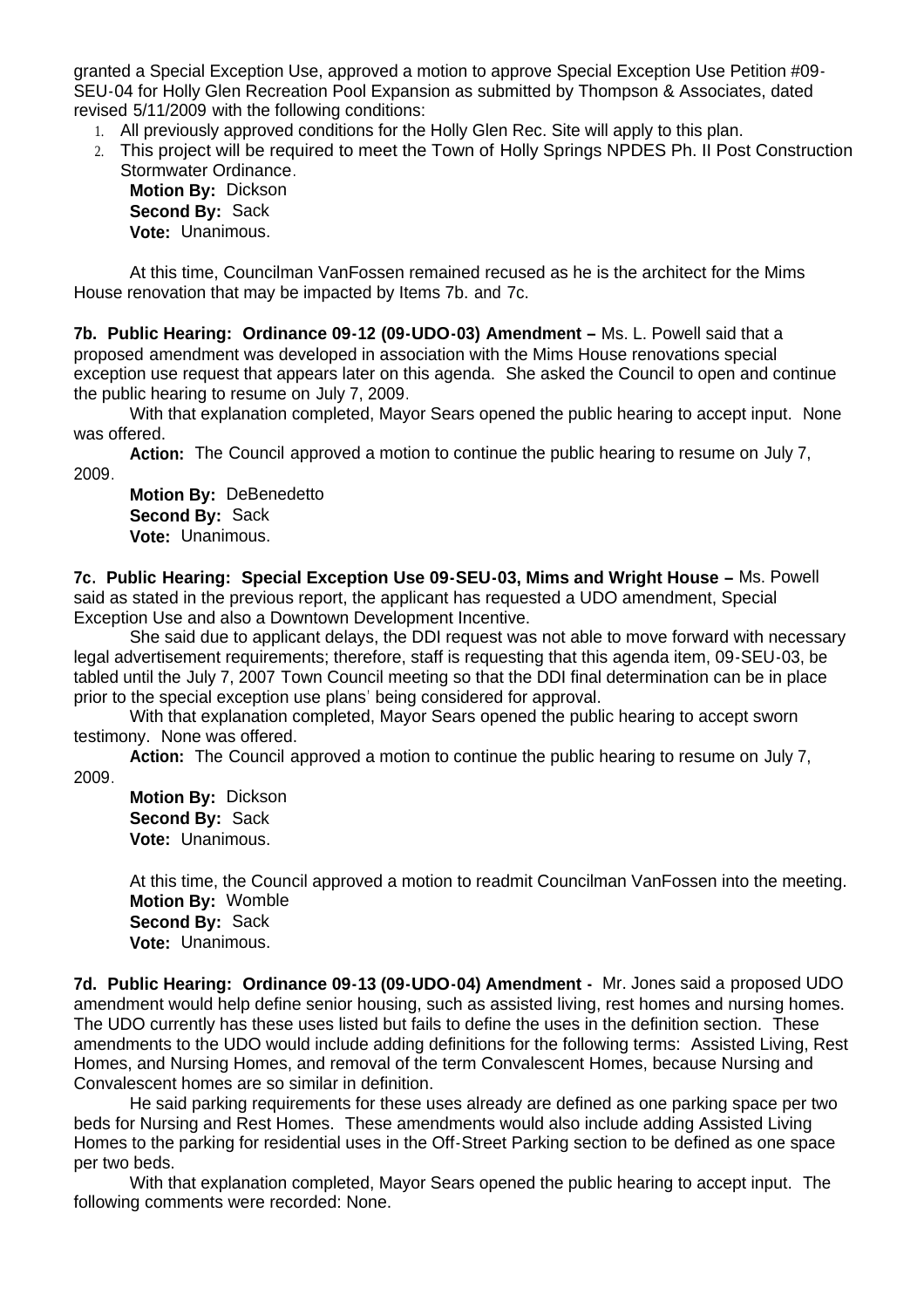There being no comments, the public hearing was closed.

**Action #1:** The Council approved a motion to accept the following statements as true: *"The requested UDO Text Amendment is consistent with the Vision Holly Springs Comprehensive Plan Policies for Future Land Use. The proposed UDO Amendments allow for diversity in housing opportunities and ensure quality of life for all residents."*

**Motion By:** Sack **Second By:** Womble **Vote:** Unanimous.

**Action #2:** The Council approved a motion to adopt Ordinance 09-13 to approve and enact UDO Text Amendment #09-UDO-04 to modify the text of UDO Section 3.02, 3.05, 7.04, and 11.02 pertaining to senior housing.

**Motion By:** Sack **Second By:** Womble **Vote:** Unanimous. *A copy of Ordinance 09-13 (09-UDO-04) is incorporated into these minutes as addendum* 

*pages.*

**7f. Public Hearing: Special Exception Use Petition 09-SEU-05, CEDA Soccer Academy –** Ms. L. Powell said the Town has received a request for a private CEDA Soccer Academy to consist of four soccer fields located at 6112 Rex Road. The site would consist of a paved parking lot located along the frontage of Rex Road. The applicant has requested waivers of curb and gutter requirements as well as for providing water and sewer requirements.

She said with this project, the applicant has requested waivers of UDO requirements as follows:

- *road improvements along Rex Road in accordance with the Town's Thoroughfare Plan (in this instance, either widening or a fee in lieu of road improvements would meet UDO requirements)*; staff recommends denial of this waiver;
- *water line extension and sewer line extensions to site;* the site plan as proposed does not meet the Town requirements for water and sewer extensions to the site; however, neither water or sewer are required for the project as proposed at this time (i.e. no building).

 Ms. Goodson explained that staff had no issues with waiving the water and sewer extension requirements but staff did recommend that the Council require the widening or fee in lieu of widening for Rex Road.

With that explanation completed, Mayor Sears opened the public hearing to accept sworn testimony. The following testimony was recorded under oath administered by the Deputy Town Clerk:

Kathryn Shirley, 6512 Rex Road – Ms. Shirley addressed the Council and said she was not opposed to the soccer complex use, but she had concerns about the inadequacy of Rex Road to handle the additional traffic. She said she would withhold her objections if the speed limit were reduced and a turn lane into the property were required.

Randy Miller, Thompson and Associates – Mr. Miller said the road condition is also a concern of the applicant, and the site plan features a right-in drive. For the turn lane, he said, the developer would have to conform to the requirements of N.C. Dept. of Transportation.

On the issue of the applicant's waiver requests, he said the utility extension requests were obviously because of the remote nature of the property and the lack of buildings.

On the issue of the applicant's request for not having to widen Rex Road or pay a fee-in-lieu of widening, Mr. Miller said the applicant asked if the fee-in-lieu could be required at a later time in the review process.

There being no further testimony, the public hearing was closed.

**Action #1:** The Council approved a motion to make and accept the findings of fact to be recorded in the minutes for Special Exception Use Petition #09-SEU-05 for CEDA Soccer Academy to allow for soccer fields in the R-30: Residential district as submitted by Thompson and Associates, dated revised 4/15/2009.

Special Exception Use Findings of Fact:

 A special exception use may only be granted upon the presentation of sufficient evidence to enable a written determination that:

a. The proposed use will not be injurious to the public health, safety, comfort, community moral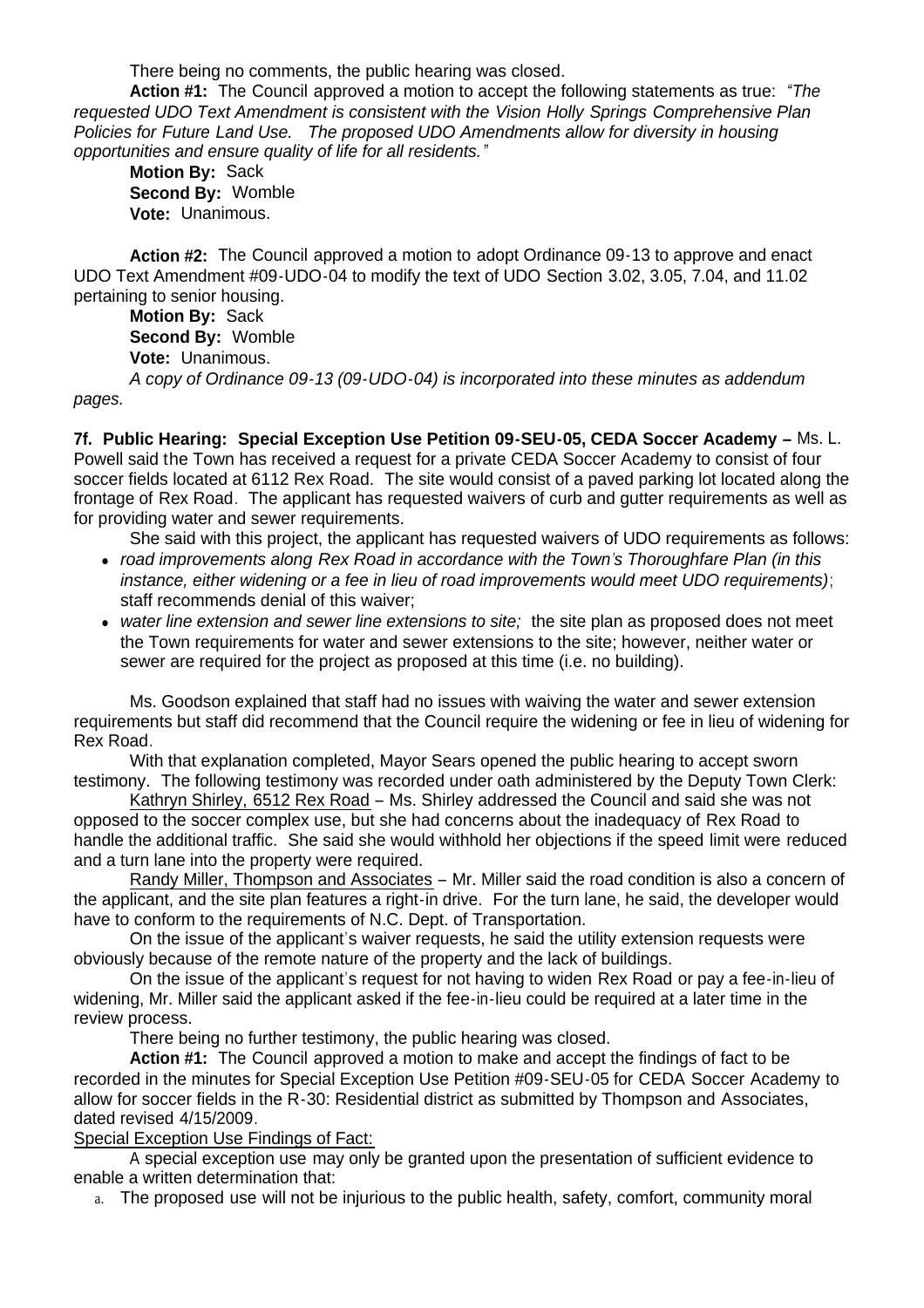standards, convenience or general welfare;

- b. The proposed use will not injure or adversely affect the adjacent area;
- c. The proposed use will be consistent with the character of the district, land uses authorized therein, and the Town of Holly Springs Comprehensive Plan;
- d. The proposed use shall conform to all development standards of the applicable district (unless a waiver of such development standards is requested as part of the special exception use petition and approved as set forth above, in which case the proposed use shall conform to the terms and conditions of such waiver).
- e. Access drives or driveways are or will be sufficient in size and properly located to: ensure automotive and pedestrian safety and convenience, traffic flow as set forth in Section 7.09 – Pedestrian Circulation and Vehicular Area Design; and, control and access in case of fire or other emergency:
- f. Off-street parking areas, off-street loading areas, trash enclosures, trash pick-up and removal, and other service areas are located so as to be safe, convenient, allow for access in case of emergency, and to minimize economic, glare, odor, and other impacts on adjoining properties and properties in the general neighborhood;
- g. The lot, building or structure proposed for the use has adequate restroom facilities, cooking facilities, safety equipment (smoke alarms, floatation devices, etc.), or any other service or equipment necessary to provide for the needs of those persons whom may work at, visit or own property nearby to the proposed use;
- h. Utilities, schools, fire, police and other necessary public and private facilities and services will be adequate to handle the needs of the proposed use;
- i. The location and arrangement of the use on the site, screening, buffering, landscaping, and pedestrian ways harmonize with adjoining properties and the general area and minimize adverse impacts; and,
- j. The type, size, and intensity of the proposed use (including but not limited to such considerations as the hours of operation and numbers of people who are likely to utilize or be attracted to the use) will not have significant adverse impacts on adjoining properties or the neighborhood.

**Motion By:** DeBenedetto **Second By:** Womble **Vote:** Unanimous.

*A* c*opy of the Special Exception Use Petition 09-SEU-05 addressing the findings of fact is incorporated into these minutes as addendum pages.*

**Action #2:** The Council approved a motion to make and accept findings of fact to be recorded in the minutes for a waiver of regulations of UDO Section 7.07 B. 14. a. to allow for the applicant not construct the required road improvements along the subject property frontage for Special Exception Use Petition #09-SEU-05 for CEDA Soccer Academy as submitted by Thompson & Associates. Waiver Findings of Fact:

A petition for a waiver of regulations of UDO Section 7.07 B. 14. a. to allow for the applicant not to construct the required road improvements along the subject property frontage may only be granted upon the presentation of sufficient evidence to enable a written determination that:

- 1. The granting of the waiver will not be detrimental to public safety, health or welfare or injurious to other property;
- 2. Conditions upon the request for a waiver are unique to the property for which a waiver is sought and are not applicable generally to other property;
- 3. Because of the particular physical surroundings, shape or topographical conditions of the specific property involved, a particular hardship to the owner would result, as distinguished from a mere inconvenience, if the strict letter of these regulations is not carried out;
- 4. The waiver will not contravene the provisions of this UDO or the *Comprehensive Plan*;
- 5. Where the waiver impacts on the design, construction or maintenance obligations of public facilities, that the appropriate public agency has reviewed and approved the proposed development in writing and the subdivider has submitted a copy of such approval.

**Motion By:** DeBenedetto **Second By:** Womble **Vote:** Unanimous.

Action #3: Despite having made the necessary findings of fact, the Council approved a motion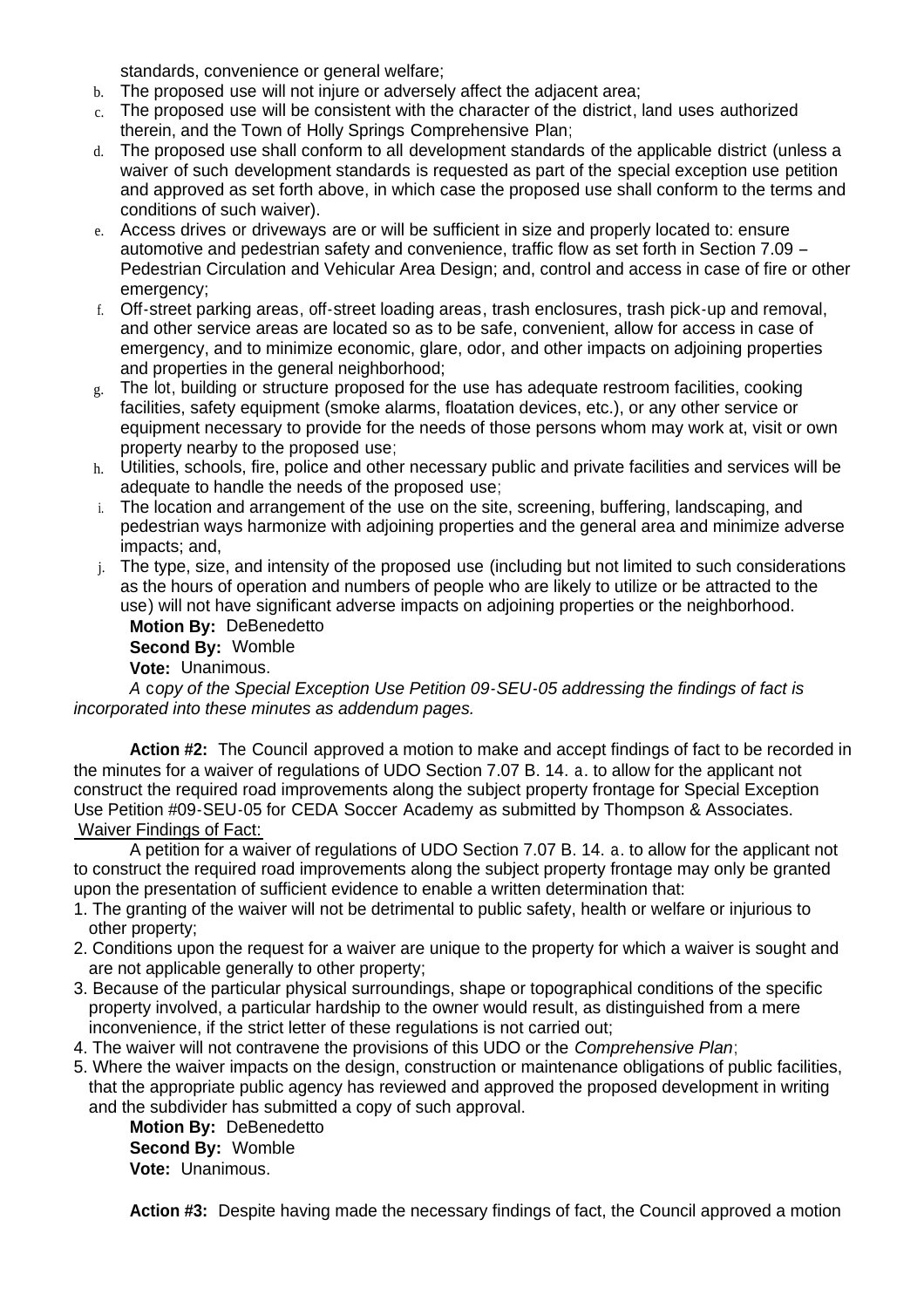that will allow the applicant to not widen the road but to pay a payment in lieu of widening for Special Exception Use Petition #09-SEU-05 for CEDA Soccer Academy.

### **Motion By:** DeBenedetto

# **Second By:** Womble

 Councilman Sack asked if the motion could be amended to delay payment of the required fee-inlieu until the second phase of the project.

The motion was so amended by Councilman DeBenedetto and seconded by Councilman Womble.

**Vote:** Unanimous.

**Action #4:** The Council approved a motion to make and accept findings of fact to be recorded in the minutes for a waiver of regulations of UDO Section 7.08 D. to allow for the applicant not to be required to extend municipal water lines to this site and along the frontage of this property for Special Exception Use Petition #09-SEU-05 for CEDA Soccer Academy as submitted by Randy Miller of Thompson & Associates.

Waiver Findings of Fact:

A petition for a waiver of regulations of UDO Section 7.07 B. 14. a. to allow for the applicant not to construct the required road improvements along the subject property frontage may only be granted upon the presentation of sufficient evidence to enable a written determination that:

- 1. The granting of the waiver will not be detrimental to public safety, health or welfare or injurious to other property;
- 2. Conditions upon the request for a waiver are unique to the property for which a waiver is sought and are not applicable generally to other property;
- 3. Because of the particular physical surroundings, shape or topographical conditions of the specific property involved, a particular hardship to the owner would result, as distinguished from a mere inconvenience, if the strict letter of these regulations is not carried out;
- 4. The waiver will not contravene the provisions of this UDO or the *Comprehensive Plan*;
- 5. Where the waiver impacts on the design, construction or maintenance obligations of public facilities, that the appropriate public agency has reviewed and approved the proposed development in writing and the subdivider has submitted a copy of such approval.

**Motion By:** DeBenedetto **Second By:** Womble **Vote:** Unanimous.

**Action #5:** Having made the necessary findings of fact, the Council approved a motion to grant a waiver of regulations of UDO 7.08 D. to allow the applicant not to extend municipal water lines to this site and along the frontage of this property for Special Exception Use Petition #09-SEU-05 CEDA Soccer Academy.

**Motion By:** DeBenedetto **Second By:** Womble **Vote:** Unanimous.

**Action #6:** The Council approved a motion to make and accept findings of fact to be recorded in the minutes for a waiver of regulations of UDO Section 7.08 E. to allow for the applicant not to be required to extend municipal sanitary sewer lines to this site for Special Exception Use Petition #09- SEU-05 for CEDA Soccer Academy as submitted by Randy Miller of Thompson & Associates. Waiver Findings of Fact:

A petition for a waiver of regulations of UDO Section 7.07 B. 14. a. to allow for the applicant not to construct the required road improvements along the subject property frontage may only be granted upon the presentation of sufficient evidence to enable a written determination that:

- 1. The granting of the waiver will not be detrimental to public safety, health or welfare or injurious to other property;
- 2. Conditions upon the request for a waiver are unique to the property for which a waiver is sought and are not applicable generally to other property;
- 3. Because of the particular physical surroundings, shape or topographical conditions of the specific property involved, a particular hardship to the owner would result, as distinguished from a mere inconvenience, if the strict letter of these regulations is not carried out;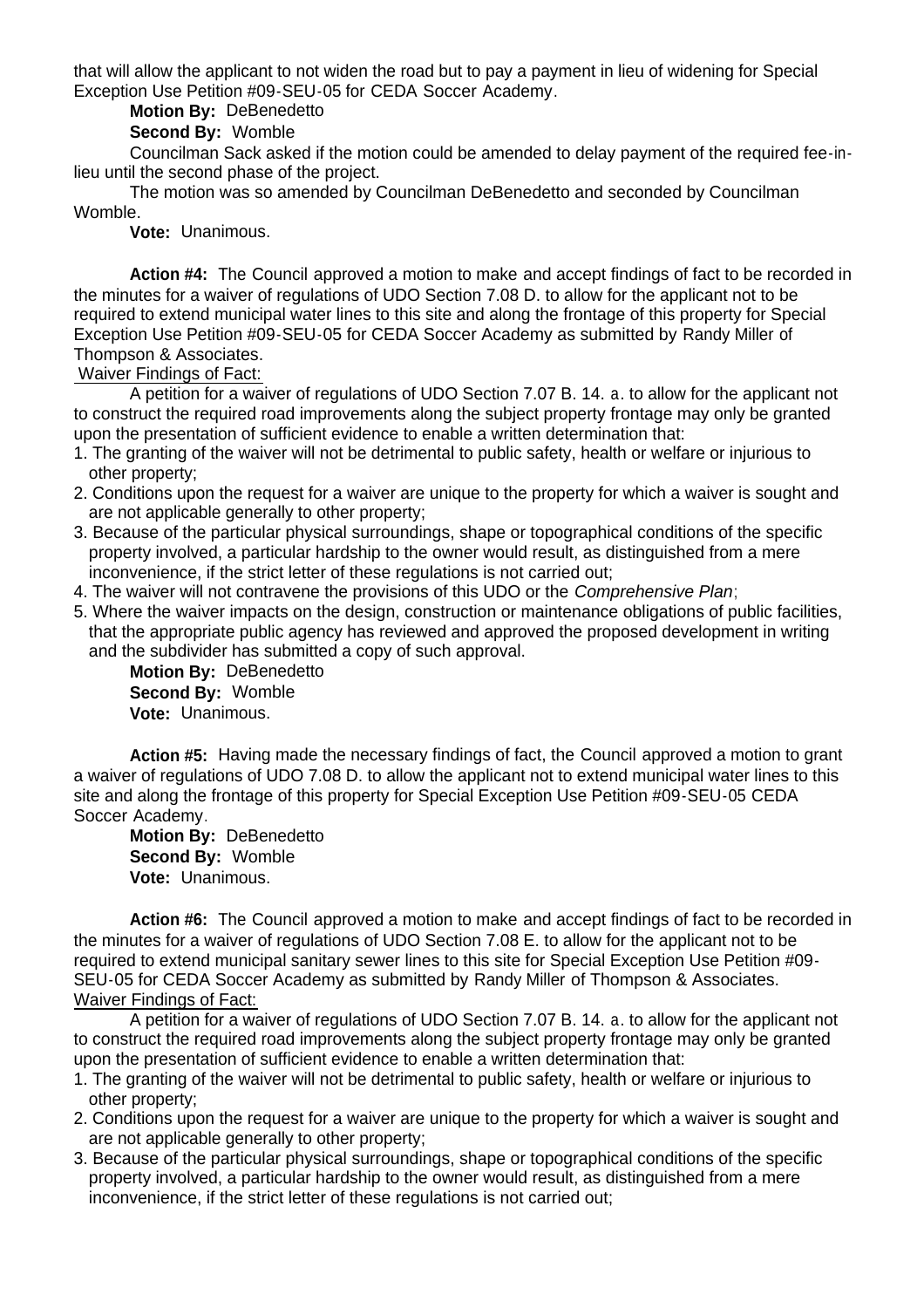- 4. The waiver will not contravene the provisions of this UDO or the *Comprehensive Plan*;
- 5. Where the waiver impacts on the design, construction or maintenance obligations of public facilities, that the appropriate public agency has reviewed and approved the proposed development in writing and the subdivider has submitted a copy of such approval.

**Motion By:** DeBenedetto **Second By:** Womble **Vote:** Unanimous.

**Action #7:** Having made the necessary findings of fact, the Council approved a motion to grant a waiver of regulations of UDO 7.08 E. to allow for the applicant not to be required to extend municipal sanitary sewer lines to this site for Special Exception Use Petition #09-SEU-05 CEDA Soccer Academy.

**Motion By:** DeBenedetto **Second By:** Womble **Vote:** Unanimous.

**Action #8:** Having made the necessary findings of fact, the Council approved a motion to grant Special Exception Use Petition #09-SEU-05 for CEDA Soccer Academy, as submitted by Thompson and Associates, dated revised 4/15/2009 with the following conditions:

- 1. This entire site will be subject to the NPDES Ph. II Post Construction Ordinance at the time of any additional development to this project.
- 2. A fee-in-lieu of construction of road improvements for Rex Road along the frontage of the project (half of 41' btb on 90' row) will be required with Phase 2.
- 3. Prior to 1<sup>st</sup> construction drawing submittal the following items must be addressed or provided on the plans:

a. Offsite right-of-way must be dedicated for this project if needed. Right-of-way dedication will be required prior to 1<sup>st</sup> construction drawing submittal. (*This condition of plan approval will not be needed if the wavier of road improvements is approved by Town Council.)*

- 4. The following items will need to be addressed on revised plans to be submitted to the Department of Planning & Zoning within 5 days of Town Council action:
	- a. Show required sewer service for this site *(This condition of plan approval will not be needed if the waiver of this requirement is approved by Town Council.)*
	- b. Show required water service for this site. *(This condition of plan approval will not be needed if the waiver of this requirement is approved by Town Council.)*

**Motion By:** DeBeneetto **Second By:** Womble **Vote:** Unanimous.

**7g. Public Hearing: Special Exception Use 09-SEU-07, Young Achievers Academy -** Ms. Powell said the Town has received a request for a Special Exception Use for Young Achievers Academy, a child care center that would be located at 1605 Avent Ferry Road (the subject property of Annexation 09-01 earlier in the agenda.)

 She said the building is proposed to be approximately 13,728 square feet. This would be a primary use as allowed by the Local Business district; however, if a single use wants to have a maximum square footage of 16,000 square feet, it is a special exception use. The developer would like to have the opportunity to expand in the future and is moving forward as a special exception use with such in mind.

 The proposed building would be oriented towards the eastern property line. There are 39 parking spaces proposed, and pedestrian connections are planned to the proposed sidewalk along Avent Ferry Road.

 This building would be subject to the recently-adopted commercial architectural requirements; however, because the nature of the use is a child care center and not a more traditional commercial use, according to the applicant, classrooms must be partitioned adequately, and the 50% glass requirement for the first 15 feet of the building façade that faces adjacent development and a front lot line cannot be met. The applicant has provided the following:

Glass Provided:

Front Elevation: 20%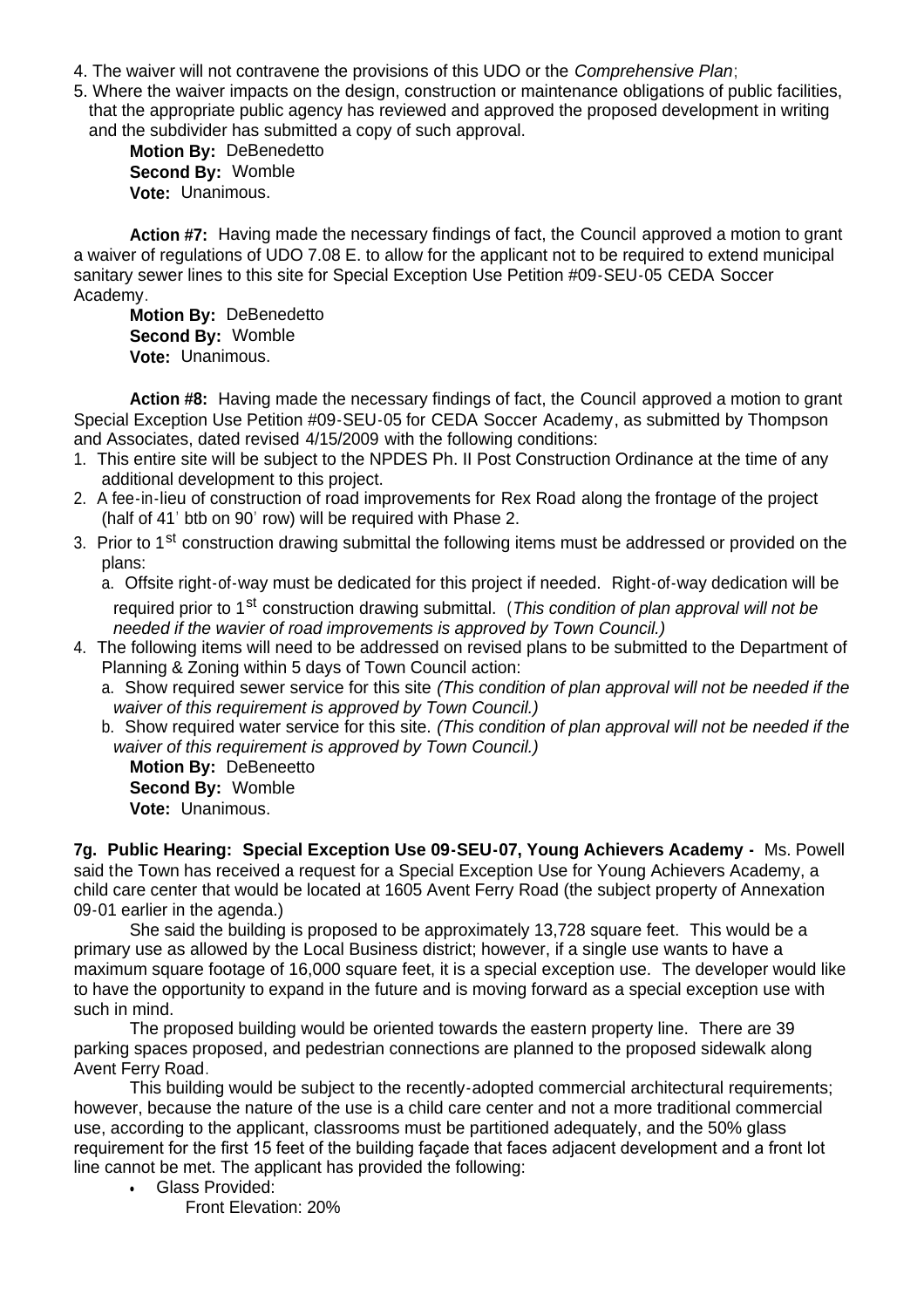#### Left Side Elevation: 23% Right Side Elevation: 23%

 Ms. Powell said the applicant has provided brick faux windows as well as brick window awnings along the front, side and rear elevations as an alternate means of architectural compliance request. Because of these efforts, staff concurs with the petitioner's request.

With that explanation completed, Mayor Sears opened the public hearing to accept sworn testimony. The following testimony was recorded under oath administered by the Deputy Town Clerk: None.

There being no testimony, the public hearing was closed.

**Action #1:** The Council approved a motion to make and accept the findings of fact to be recorded in the minutes for Special Exception Use Petition #09-SEU-07 for Young Achievers Academy to allow for a child care center in the Local Business district as submitted by Pabst & Hilburn, PA project number 118-08, dated 6/1/09.

Special Exception Use Findings of Fact:

 A special exception use may only be granted upon the presentation of sufficient evidence to enable a written determination that:

- a. The proposed use will not be injurious to the public health, safety, comfort, community moral standards, convenience or general welfare;
- b. The proposed use will not injure or adversely affect the adiacent area;
- c. The proposed use will be consistent with the character of the district, land uses authorized therein, and the Town of Holly Springs Comprehensive Plan;
- d. The proposed use shall conform to all development standards of the applicable district (unless a waiver of such development standards is requested as part of the special exception use petition and approved as set forth above, in which case the proposed use shall conform to the terms and conditions of such waiver).
- e. Access drives or driveways are or will be sufficient in size and properly located to: ensure automotive and pedestrian safety and convenience, traffic flow as set forth in Section 7.09 – Pedestrian Circulation and Vehicular Area Design; and, control and access in case of fire or other emergency;
- f. Off-street parking areas, off-street loading areas, trash enclosures, trash pick-up and removal, and other service areas are located so as to be safe, convenient, allow for access in case of emergency, and to minimize economic, glare, odor, and other impacts on adjoining properties and properties in the general neighborhood;
- g. The lot, building or structure proposed for the use has adequate restroom facilities, cooking facilities, safety equipment (smoke alarms, floatation devices, etc.), or any other service or equipment necessary to provide for the needs of those persons whom may work at, visit or own property nearby to the proposed use;
- h. Utilities, schools, fire, police and other necessary public and private facilities and services will be adequate to handle the needs of the proposed use;
- i. The location and arrangement of the use on the site, screening, buffering, landscaping, and pedestrian ways harmonize with adjoining properties and the general area and minimize adverse impacts; and,
- j. The type, size, and intensity of the proposed use (including but not limited to such considerations as the hours of operation and numbers of people who are likely to utilize or be attracted to the use) will not have significant adverse impacts on adjoining properties or the neighborhood. **Motion By:** Womble

**Second By:** VanFossen

**Vote:** Unanimous.

*A* c*opy of the Special Exception Use Petition 09-SEU-07 addressing the findings of fact is incorporated into these minutes as addendum pages.*

**Action #2:** The Council approved a motion to make and accept the findings of fact to be recorded in the minutes for alternate compliance with the regulations of UDO Section 3.08, A, 1. c (2)(c) (ii) Architectural and Site Design to allow for reduction in the glass requirement along of the primary facades of the child care center in association with project #09-SEU-07 for Young Achievers Academy and to allow for faux brick windows and awnings instead of glass as submitted by Pabst & Hilburn, PA project number 118-08, dated 6/1/09.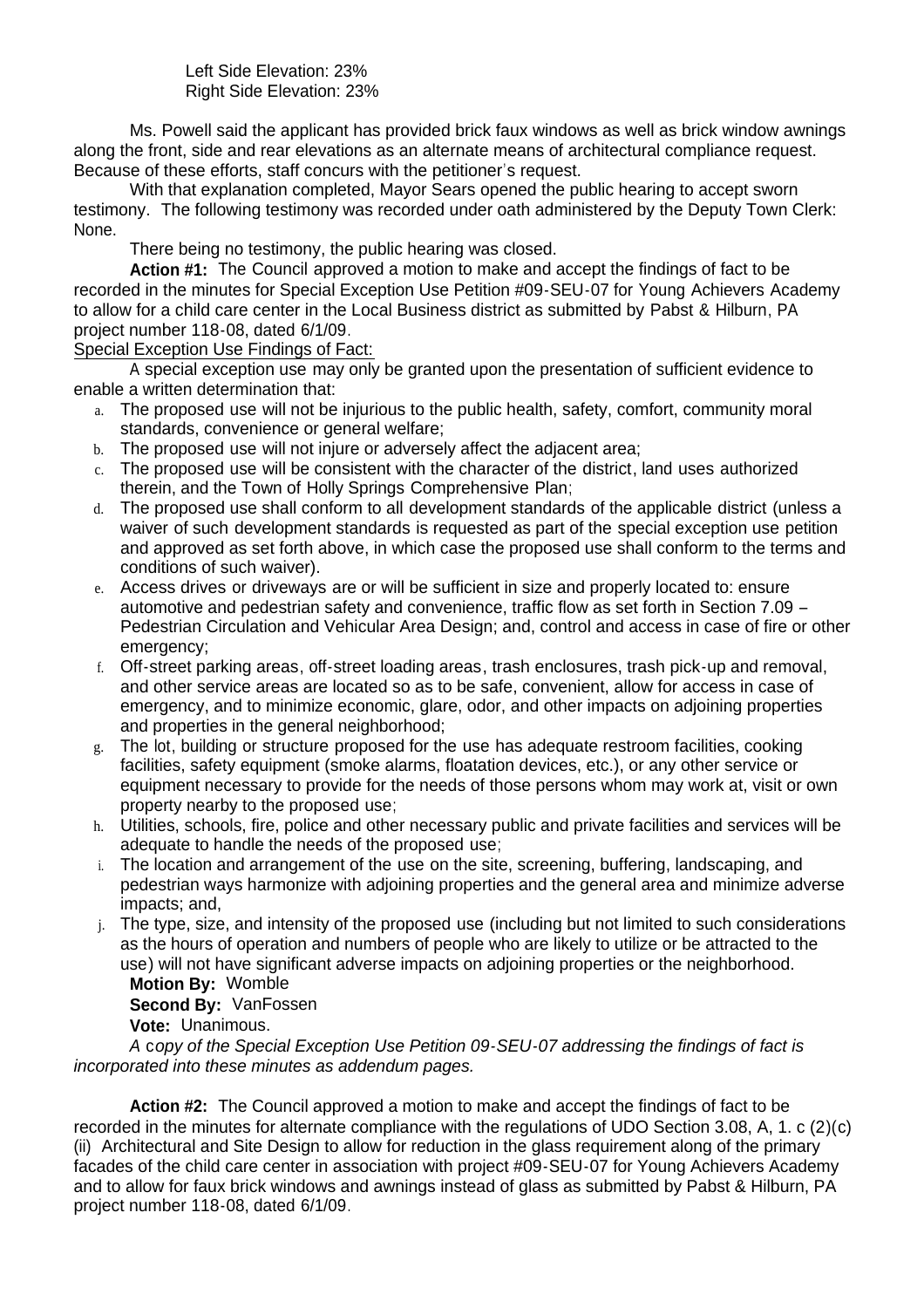Alternate Compliance Findings of Fact:

 A petition for a waiver of regulations of UDO Section 3.08, A, 1. c (2)(c)(ii) Architecture and Site Design to allow for reduction in the glass requirement along of the primary facades of the child care center may only be granted upon the presentation of sufficient evidence to enable a written determination that:

- 1. The proposed development represents the use of (*building material*s, colors, textures, *building* architecture, roof features, façade modulation, *building* orientation, *signs*, landscaping, lighting or *open space*) which will result in a development pattern which is equivalent to or superior to that achievable under the applicable regulations;
- 2. The proposed development will be compatible with and will enhance the *use* or value of area properties;
- 3. The proposed development is consistent with the intent of the *Comprehensive Plan*; and,
- 4. The proposed development is consistent with the intent and purpose of this UDO. **Motion By:** Womble

 **Second By:** VanFossen **Vote:** Unanimous.

**Action #3:** Having made the necessary findings of fact, the Council approved a motion to permit the alternate compliance with the regulations of UDO Section 3.08, A, 1. c (2)(c)(ii) Architectural and Site Design Requirements to allow for faux brick windows and awnings instead of glass as submitted by Pabst & Hilburn, PA project number 118-08, dated 6/1/09.

**Motion By:** Womble **Second By:** VanFossen **Vote:** Unanimous.

**Action #4:** Having made the necessary findings of fact, the Council approved a motion to grant Special Exception Use Petition # 09-SEU-07 for Young Achiever's Academy as submitted by Pabst & Hilburn, PA, project number 118-08 dated 6/1/2009 with the following condition(s).

- 1. A fee-in-lieu of upgrade will be required for this project for the Pump Station and associated Force Main.
- 2. The following items are to be provided with the  $1<sup>st</sup>$  construction drawing submittal:
	- a. Provide documentation in the form of a recorded plat of any required offsite sewer easements.
		- b. Provide a sampling chamber on the grease trap.
	- c. Pavement section must meet NCDOT standards for Avent Ferry Road.
	- d. Due to the proximity of this project to the Primrose School project, documentation of the full road improvements of this site with the Primrose project across Avent Ferry Road will be required with a phasing plan.
- 3. The following items are required prior to approval of construction drawings (or issuance of a land disturbance permit)
	- a. Approval of Stormwater Management Plan is required.
	- b. Payment of the Stormwater Fee-in-Lieu will be required.
	- c. Provide a plat recording onsite cross access easement from the entrance to the site to the property line at the street stub location.
- 4. This project will be required to meet the Town of Holly Springs NPDES Ph. II Post Construction Stormwater Ordinance.
- 5. Stormwater Performance and Maintenance Sureties in the form of a stormwater bond, escrow account or other approved form of surety are required for this project. The performance surety must be in place for this project prior to Stormwater Management Plan Approval.
- 6. A Traffic Impact Analysis was required for this project. Review was completed after the review of this plan. Please refer to the TIA for additional information about roadway improvements and requirements.
- 7. A fee-in-lieu of construction of the thoroughfare median on Avent Ferry Road will be required for this project.

**Motion By:** Womble **Second By:** VanFossen **Vote:** Unanimous.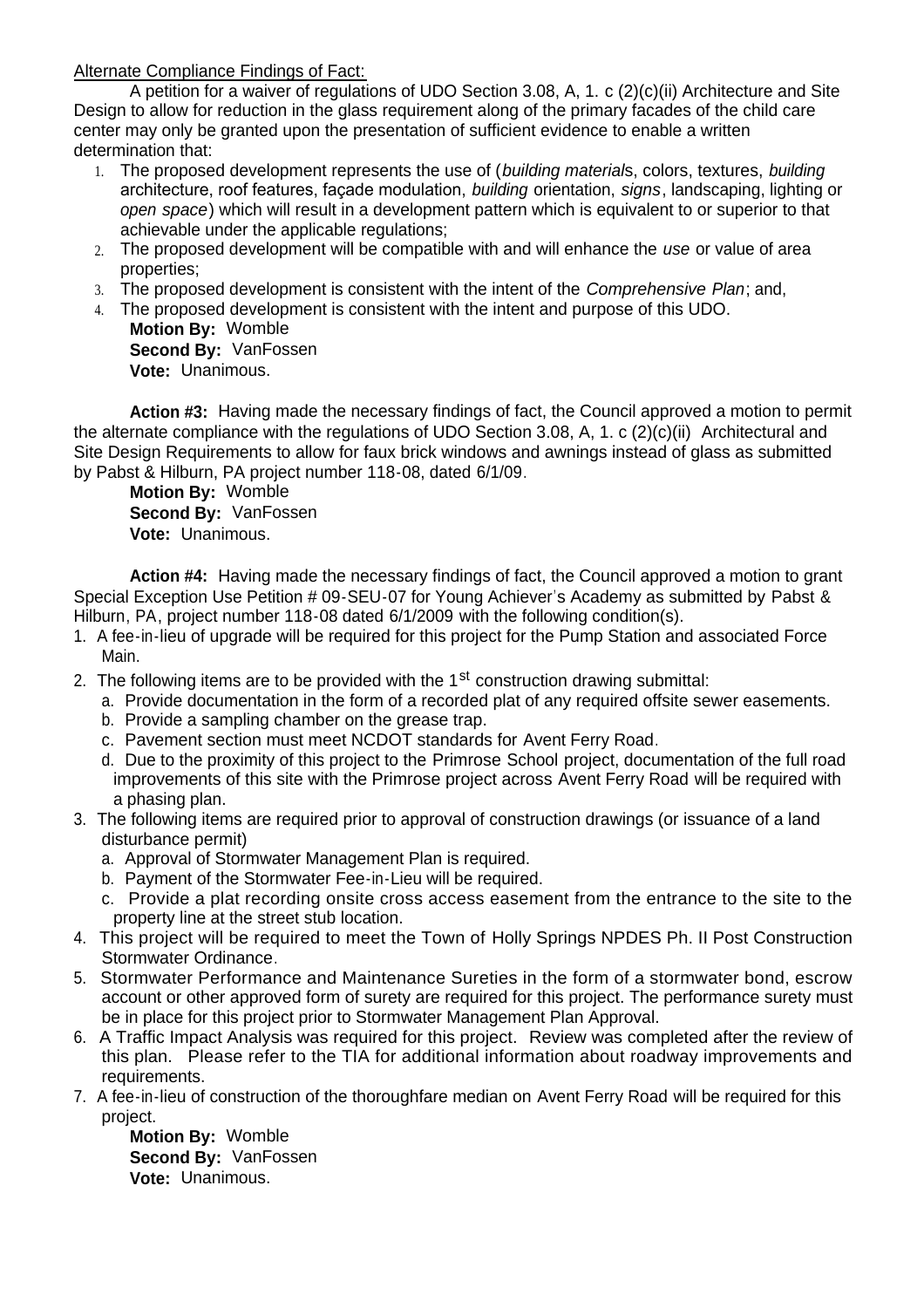At this time, the Council recessed for five minutes.

**7h. Public Hearing: Special Exception Use 09-SEU-08, 104 Hidden Cellars Drive –** Mr. Zawadski said the Town has received a Special Exception Use request to locate a family child care home at 104 Hidden Cellars Drive within the Somerset Farms subdivision. The applicant is proposing to care for no more than eight children. The UDO permits a maximum of 20% of the square footage of a residence to be used for a home occupation. The applicant is proposing to use 168 square feet of the 1,997 square foot structure and would be in compliance with the UDO requirements.

 With that explanation completed, Mayor Sears opened the public hearing to accept sworn testimony. The following testimony was recorded under oath administered by the Deputy Town Clerk:

Ms. Sherri Morris, 101 Hidden Cellars Drive – Ms. Morris spoke in opposition to the request, saying that she has concerns about increased traffic, lack of parking and commercial nature of the use.

Scott Bidwell, 101 Hidden Cellars Drive – Mr. Bidwell spoke in opposition to the request for similar reasons.

E.J. Hanks, 116 Hidden Cellars Drive – Mr. Hanks said he was opposed because of similar concerns.

Russell Lichentstin, 109 Hidden Cellars Drive – Mr. Lichenststin said he was opposed because of the increased traffic.

Ms. Valerie Thayer, the applicant – Ms. Thayer addressed neighbors concerns. She said there would never be any more than six children, plus her own, in her home. She said safety is paramount to her, too. While others testified that they were concerned about the additional cars approaching her home and how that traffic posed a danger to their children, she asked why are the parents allowing children to play in street when there is a safe play area / meeting area at a nearby playground.

Ms. Thayer said she had worked to improved a property that had been run down; she said there would be no signage to make the property look non-residential; she said there would be no toys left out in the yard and that no one would even know there was a child care business at the property.

Ms. Thayer added that the traffic concerns were above what would actually be the case. She said there may not be an additional six cars on the street because cars may bring siblings to a maximum of six children. She said people are describing a scenario of all cars arriving and leaving her home at one time, which would not likely be the case.

Randall Thayer, 104 Hidden Cellars Drive – Mr. Thayer addressed the Council, supporting his wife's petition. He explained that a family home day care is an economics thing for his family. He said that while he understands that the cul-de-sac was quiet, he does not believe up to six additional cars a day would change that. He also said he feels his house is big enough and can support the day care inside.

There being no further evidence, the public hearing was closed.

Councilman Sack said family child care homes are a common request, and the concerns raised by residents are common; however, he said all the approved family child care homes have resulted in no complaints.

Councilman DeBenedetto asked for clarification on what the Somerset Farms Homeowners Association position.

Ed Burt, 216 Harvester Drive – Mr. Burt, who is president of the Somerset Farms HOA, addressed the Council and said he received an email from the management company that stated someone wanted to have a family child care.

Mr. Burt said the subdivision covenants state that no property owner could pursue "obnoxious or offensive business activities" on their property, but there is nothing in the covenants prohibiting all home businesses.

Secondly, the covenants state that an owner can do "nothing to annoy the neighbors," but Mr. Burt admitted that was pretty subjective issue. He said the Council could make its determination and then the HOA board would have to take it up.

**Action #1:** The Council approved a motion to make and accept the findings of fact to be recorded in the minutes for Special Exception Use Petition #09-SEU-08 to allow for a family child care home at the property located at 104 Hidden Cellars Dr., Wake County PIN 0658-26-4503. Special Exception Use Findings of Fact:

 A special exception use may only be granted upon the presentation of sufficient evidence to enable a written determination that:

a. The proposed use will not be injurious to the public health, safety, comfort, community moral standards, convenience or general welfare;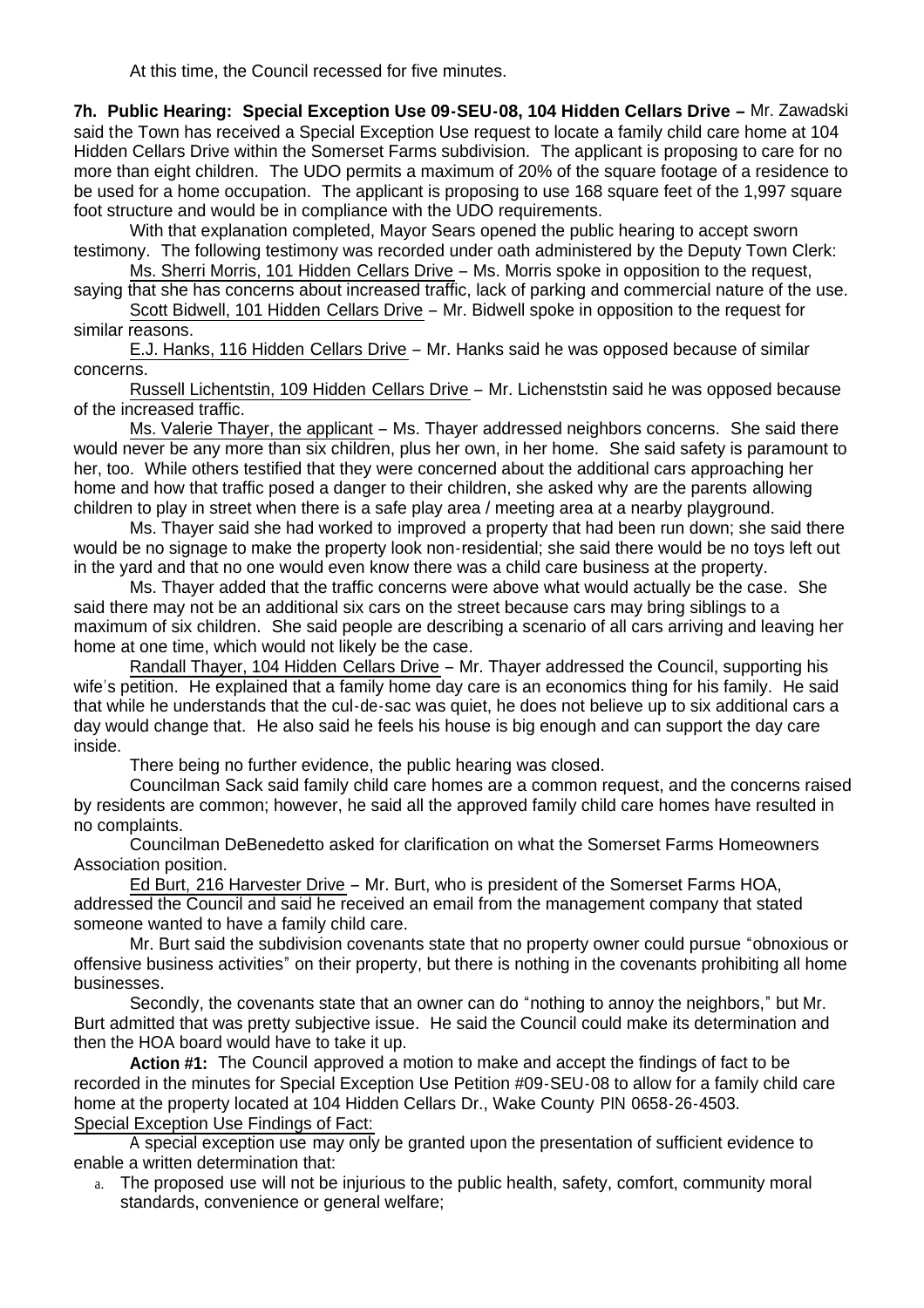- b. The proposed use will not injure or adversely affect the adjacent area;
- c. The proposed use will be consistent with the character of the district, land uses authorized therein, and the Town of Holly Springs Comprehensive Plan;
- d. The proposed use shall conform to all development standards of the applicable district (unless a waiver of such development standards is requested as part of the special exception use petition and approved as set forth above, in which case the proposed use shall conform to the terms and conditions of such waiver).
- e. Access drives or driveways are or will be sufficient in size and properly located to: ensure automotive and pedestrian safety and convenience, traffic flow as set forth in Section 7.09 – Pedestrian Circulation and Vehicular Area Design; and, control and access in case of fire or other emergency:
- f. Off-street parking areas, off-street loading areas, trash enclosures, trash pick-up and removal, and other service areas are located so as to be safe, convenient, allow for access in case of emergency, and to minimize economic, glare, odor, and other impacts on adjoining properties and properties in the general neighborhood;
- g. The lot, building or structure proposed for the use has adequate restroom facilities, cooking facilities, safety equipment (smoke alarms, floatation devices, etc.), or any other service or equipment necessary to provide for the needs of those persons whom may work at, visit or own property nearby to the proposed use;
- h. Utilities, schools, fire, police and other necessary public and private facilities and services will be adequate to handle the needs of the proposed use;
- i. The location and arrangement of the use on the site, screening, buffering, landscaping, and pedestrian ways harmonize with adjoining properties and the general area and minimize adverse impacts; and,
- j. The type, size, and intensity of the proposed use (including but not limited to such considerations as the hours of operation and numbers of people who are likely to utilize or be attracted to the use) will not have significant adverse impacts on adjoining properties or the neighborhood. **Motion By:** Sack

 **Second By:** Dickson **Vote:** Unanimous.

*A* c*opy of the Special Exception Use Petition 09-SEU-08 addressing the findings of fact is incorporated into these minutes as addendum pages.*

**Action #2:** Having made the necessary findings of fact, the Council approved a motion to grant Special Exception Use #09-SEU-08 to allow for a family child care home at the property located at 104 Hidden Cellars Dr., Wake County PIN 0658-26-4503, as requested by Valarie Thayer with the following condition:

1. All additional state and local permits and approvals will be required prior to the business opening. **Motion By:** Sack

 **Second By:** Womble **Vote:** Unanimous.

**7i. Public Hearing: Comprehensive Plan Amendment 09-CPA-01 –** Mr. Zawadski explained that the Village District Streetscape master plan identifies sidewalks, landscaping, pedestrian elements, and public art as core streetscape elements and provides recommendations for incorporating these improvements along the major streets in the Village District Area. The plan also includes standards and guidelines for these improvements to ensure consistency throughout the Village District Area and a phasing plan to help to prioritize where and when improvements should be made. The purpose of the document is to provide a guide for future public and private streetscape improvements in the downtown area and to improve the character and overall livability of the community.

After a presentation by consultants Withers and Ravenel, Councilman Sack said he had a concern about 12-foot wide sidewalks along Main Street.

The consultant said it was better to label the plan "a maximum of 12 feet" because it would provide for flexible width all within the right of way.

With that explanation completed, Mayor Sears opened the public hearing to accept input. The following comments were recorded: None.

There being no comments, the public hearing was closed.

**Action:** The Council approved a motion to adopt Resolution 09-21 adopting 09-CPA-01 adding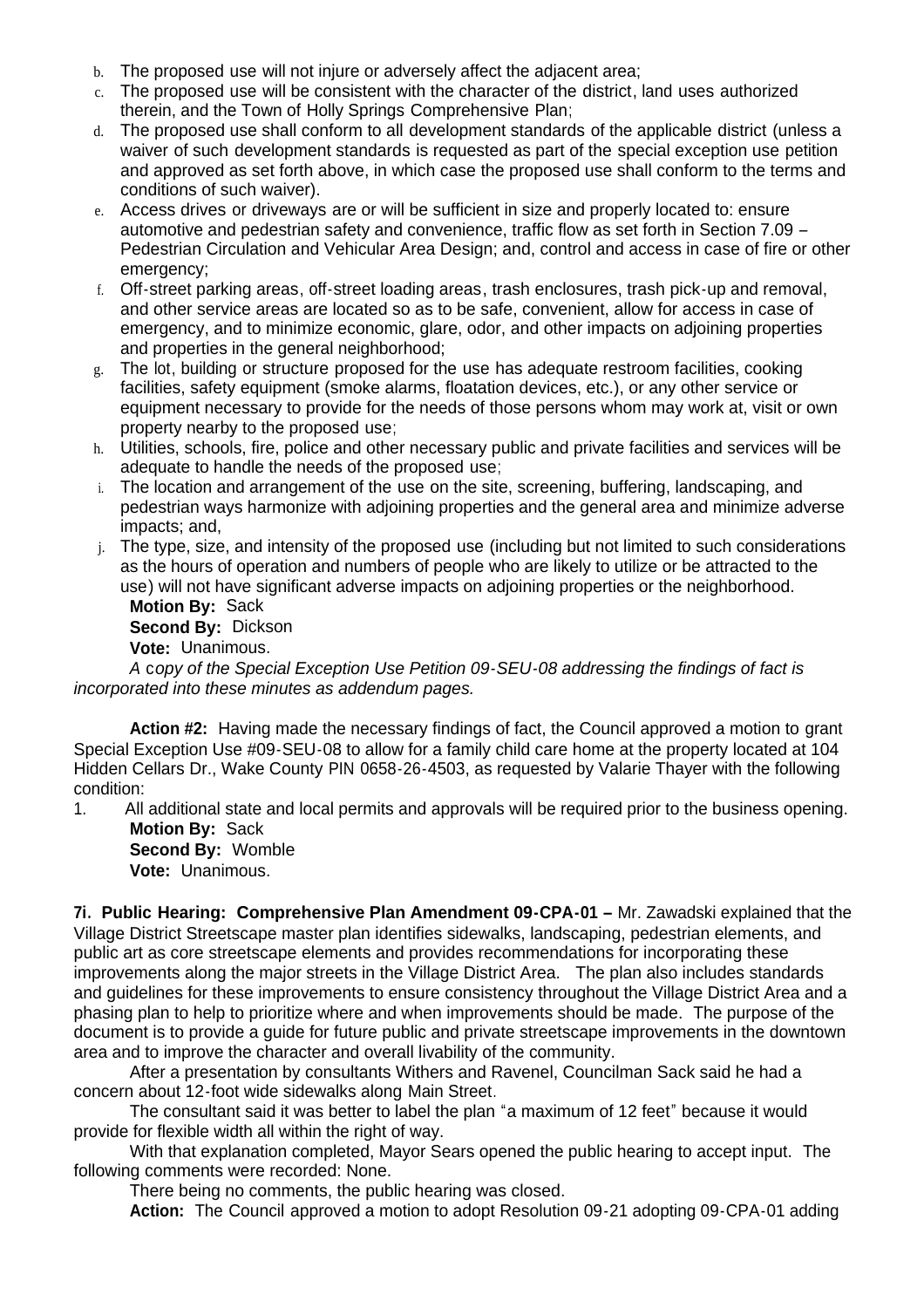the Village District Streetscape master plan as presented and allowing for staff to make formatting and minor editing corrections.

**Motion By:** VanFossen **Second By:** Womble **Vote:** Unanimous.

 *A copy of Resolution 09-21is incorporated into these minutes as an addendum page.*

**8. Consent Agenda:** The Council approved all remaining items on the Consent Agenda following a motion by Councilman Sack, a second by Councilman VanFossen and a unanimous vote. The following actions were affected:

 8a. Resolution 09-22 - The Council adopted Resolution 09-22 declaring certain personal property to be surplus to the needs of the Town and authorizing the disposal of said property. *A copy of Resolution 09-22 is incorporated into these minutes as an addendum page.*

8b. Resolution 09-23 – The Council adopted Resolution 09-23 to adopt a new Municipal Records Retention and Disposition Schedule. *A copy of Resolution 09-23 is incorporated into these minutes as addendum pages.*

8c. FY 2008-09 Community Agency Grants – This item was removed during agenda adjustment.

8d. Raleigh Street and Earp Street Lights - The Council authorized street light installations in areas along Raleigh and Earp Streets.

8e. Budget Amendment – The Council adopted an amendment to the FY 2008-09 budget in the amount of \$180,275 and \$236,900 to move the 911 PSAP fund into the General Fund as a separate department under Public Safety. *Copies of the budget amendments are incorporated into these minutes as addendum pages.*

 8f. Budget Amendment – The Council adopted an amendment to the FY 2008-09 budget in the amount of \$285,700 to move Forest Springs developer agreement funds from the Utility Fund to a capital project fund. *A copy of the budget amendment is incorporated into these minutes as an addendum page.* 

 8g. Budget Amendment – The Council adopted an amendment to the FY 2008-09 budget in the amount of \$5,550 to assign funds from Street Reserves to the Main Street Enhancement project. *A copy of the budget amendment is incorporated into these minutes as an addendum page.* 

 8h. Budget Amendment – The Council adopted an amendment to the FY 2008-09 budget in the amount of \$1,225 to allocate funds for supplies to prepare for surplus vehicles to be sold. *A copy of the budget amendment is incorporated into these minutes as an addendum page.*

**8c. FY 2008-09 Community Agency Grants** – Councilman Dickson said he felt the purpose of the community agency grants was to provide funding for groups that provide a local benefit.

 He noted that most of the applicants had local projects planned; but he has an issue with the application of the Community Partners Charter High School now known as Southern Wake Academy and how the application was for operating costs.

 He said he also had a question about the Rotary Club's project, which was to provide food kits for foreign lands and not in Holly Springs.

He said he would prefer to give the Rotary Club funds to the Fuquay-Varina Food Pantry.

 Councilman DeBenedetto said the Council should maybe look at public support of civic groups in a broader sense.

Mr. Dean pointed out that policy and state law define a public purpose.

 **Action:** The Council approved a motion to grant all community agency grant requests, except for the application from Community Partners Charter High School.

 **Motion By:** Sack **Second By:** DeBenedetto **Vote:** Unanimous.

#### **9. Other Business:** none

**10. Manager's Report:** none.

**11. Closed Session:** The Council approved a motion to enter into Closed Session, pursuant to NCGS 143-318.11(a)(4) for the purpose of discussing a matter of matters relating to the location or expansion